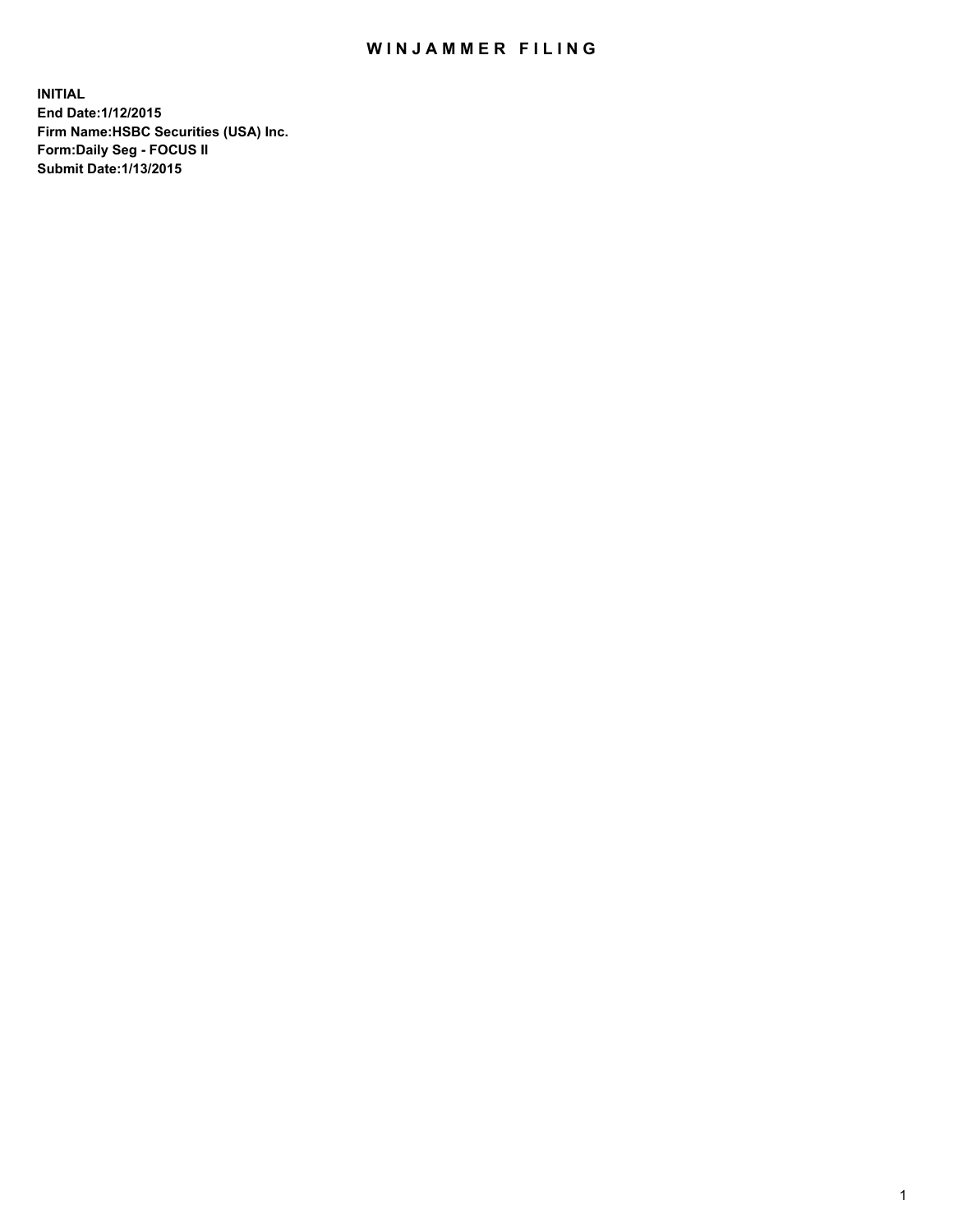## **INITIAL End Date:1/12/2015 Firm Name:HSBC Securities (USA) Inc. Form:Daily Seg - FOCUS II Submit Date:1/13/2015 Daily Segregation - Cover Page**

| Name of Company<br><b>Contact Name</b><br><b>Contact Phone Number</b><br><b>Contact Email Address</b>                                                                                                                                                                                                                          | <b>HSBC Securities (USA) Inc.</b><br>Steven richardson<br>212-525-6445<br>steven.richardson@us.hsbc.com |
|--------------------------------------------------------------------------------------------------------------------------------------------------------------------------------------------------------------------------------------------------------------------------------------------------------------------------------|---------------------------------------------------------------------------------------------------------|
| FCM's Customer Segregated Funds Residual Interest Target (choose one):<br>a. Minimum dollar amount: ; or<br>b. Minimum percentage of customer segregated funds required:%; or<br>c. Dollar amount range between: and; or<br>d. Percentage range of customer segregated funds required between: % and %.                        | 50,000,000<br>0 <sub>0</sub><br>0 <sub>0</sub>                                                          |
| FCM's Customer Secured Amount Funds Residual Interest Target (choose one):<br>a. Minimum dollar amount: ; or<br>b. Minimum percentage of customer secured funds required:%; or<br>c. Dollar amount range between: and; or<br>d. Percentage range of customer secured funds required between:% and%.                            | 10,000,000<br><u>0</u><br>0 <sub>0</sub><br>0 <sub>0</sub>                                              |
| FCM's Cleared Swaps Customer Collateral Residual Interest Target (choose one):<br>a. Minimum dollar amount: ; or<br>b. Minimum percentage of cleared swaps customer collateral required:% ; or<br>c. Dollar amount range between: and; or<br>d. Percentage range of cleared swaps customer collateral required between:% and%. | 30,000,000<br>00<br><u>00</u>                                                                           |

Attach supporting documents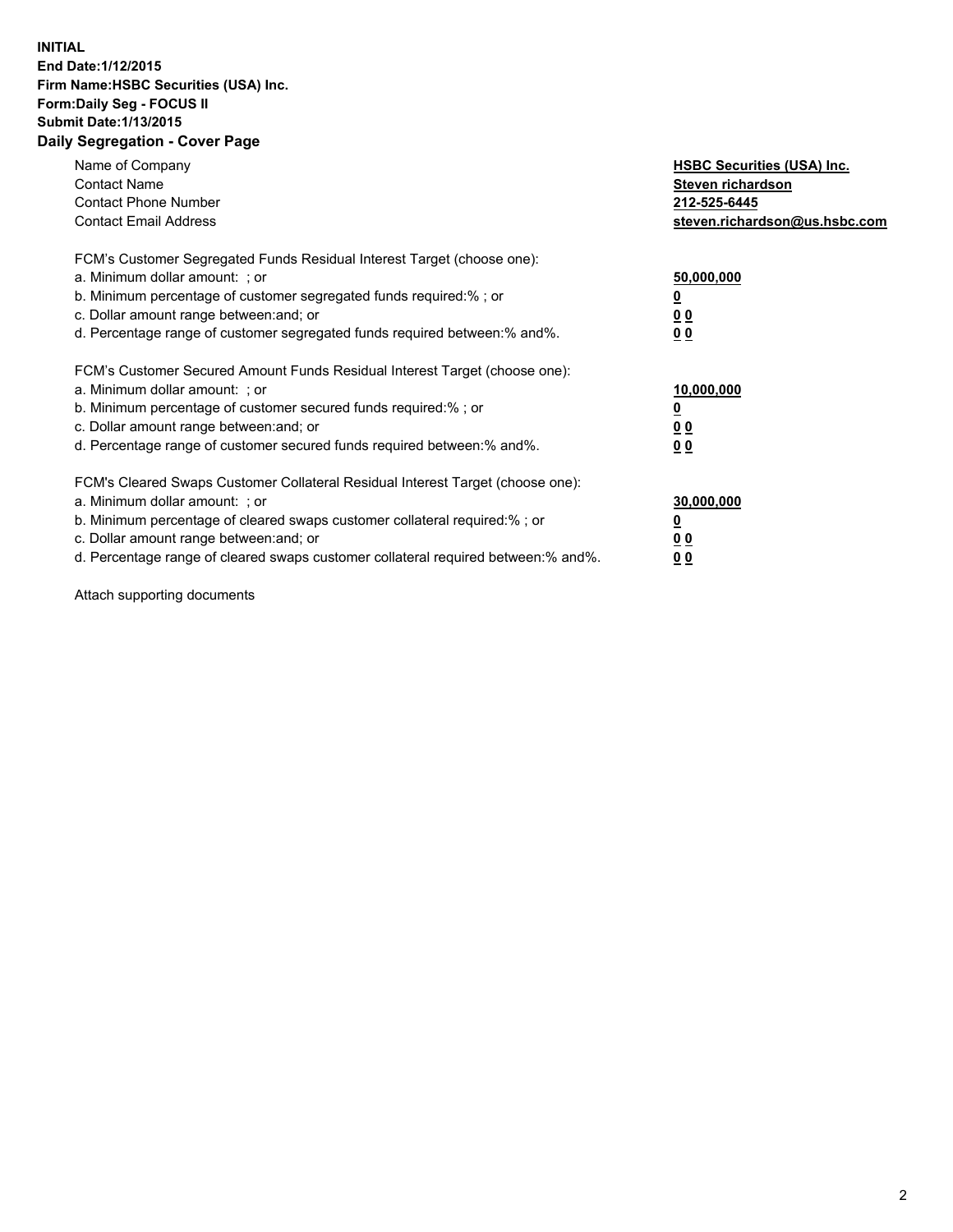**INITIAL End Date:1/12/2015 Firm Name:HSBC Securities (USA) Inc. Form:Daily Seg - FOCUS II Submit Date:1/13/2015 Daily Segregation - Secured Amounts**

|     | Foreign Futures and Foreign Options Secured Amounts                                         |                                |
|-----|---------------------------------------------------------------------------------------------|--------------------------------|
|     | Amount required to be set aside pursuant to law, rule or regulation of a foreign            | $0$ [7305]                     |
|     | government or a rule of a self-regulatory organization authorized thereunder                |                                |
| 1.  | Net ledger balance - Foreign Futures and Foreign Option Trading - All Customers             |                                |
|     | A. Cash                                                                                     | 82,534,353 [7315]              |
|     | B. Securities (at market)                                                                   | 33,226,081 [7317]              |
| 2.  | Net unrealized profit (loss) in open futures contracts traded on a foreign board of trade   | 12,126,802 [7325]              |
| 3.  | Exchange traded options                                                                     |                                |
|     | a. Market value of open option contracts purchased on a foreign board of trade              | $0$ [7335]                     |
|     | b. Market value of open contracts granted (sold) on a foreign board of trade                | $0$ [7337]                     |
| 4.  | Net equity (deficit) (add lines 1. 2. and 3.)                                               | 127,887,236 [7345]             |
| 5.  | Account liquidating to a deficit and account with a debit balances - gross amount           | 921,608 [7351]                 |
|     | Less: amount offset by customer owned securities                                            | -576,582 [7352] 345,026 [7354] |
| 6.  | Amount required to be set aside as the secured amount - Net Liquidating Equity              | 128,232,262 [7355]             |
|     | Method (add lines 4 and 5)                                                                  |                                |
| 7.  | Greater of amount required to be set aside pursuant to foreign jurisdiction (above) or line | 128,232,262 [7360]             |
|     | 6.                                                                                          |                                |
|     | FUNDS DEPOSITED IN SEPARATE REGULATION 30.7 ACCOUNTS                                        |                                |
| 1.  | Cash in banks                                                                               |                                |
|     | A. Banks located in the United States                                                       | 25,398,707 [7500]              |
|     | B. Other banks qualified under Regulation 30.7                                              | 0 [7520] 25,398,707 [7530]     |
| 2.  | Securities                                                                                  |                                |
|     | A. In safekeeping with banks located in the United States                                   | 78,226,081 [7540]              |
|     | B. In safekeeping with other banks qualified under Regulation 30.7                          | 0 [7560] 78,226,081 [7570]     |
| 3.  | Equities with registered futures commission merchants                                       |                                |
|     | A. Cash                                                                                     | $0$ [7580]                     |
|     | <b>B.</b> Securities                                                                        | $0$ [7590]                     |
|     | C. Unrealized gain (loss) on open futures contracts                                         | $0$ [7600]                     |
|     | D. Value of long option contracts                                                           | $0$ [7610]                     |
|     | E. Value of short option contracts                                                          | 0 [7615] 0 [7620]              |
| 4.  | Amounts held by clearing organizations of foreign boards of trade                           |                                |
|     | A. Cash                                                                                     | $0$ [7640]                     |
|     | <b>B.</b> Securities                                                                        | $0$ [7650]                     |
|     | C. Amount due to (from) clearing organization - daily variation                             | $0$ [7660]                     |
|     | D. Value of long option contracts                                                           | $0$ [7670]                     |
|     | E. Value of short option contracts                                                          | 0 [7675] 0 [7680]              |
| 5.  | Amounts held by members of foreign boards of trade                                          |                                |
|     | A. Cash                                                                                     | 56,044,990 [7700]              |
|     | <b>B.</b> Securities                                                                        | $0$ [7710]                     |
|     | C. Unrealized gain (loss) on open futures contracts                                         | 12,126,802 [7720]              |
|     | D. Value of long option contracts                                                           | $0$ [7730]                     |
|     | E. Value of short option contracts                                                          | 0 [7735] 68,171,792 [7740]     |
| 6.  | Amounts with other depositories designated by a foreign board of trade                      | $0$ [7760]                     |
| 7.  | Segregated funds on hand                                                                    | $0$ [7765]                     |
| 8.  | Total funds in separate section 30.7 accounts                                               | 171,796,580 [7770]             |
| 9.  | Excess (deficiency) Set Aside for Secured Amount (subtract line 7 Secured Statement         | 43,564,318 [7380]              |
|     | Page 1 from Line 8)                                                                         |                                |
| 10. | Management Target Amount for Excess funds in separate section 30.7 accounts                 | 28,573,064 [7780]              |
| 11. | Excess (deficiency) funds in separate 30.7 accounts over (under) Management Target          | 14,991,254 [7785]              |
|     |                                                                                             |                                |
|     |                                                                                             |                                |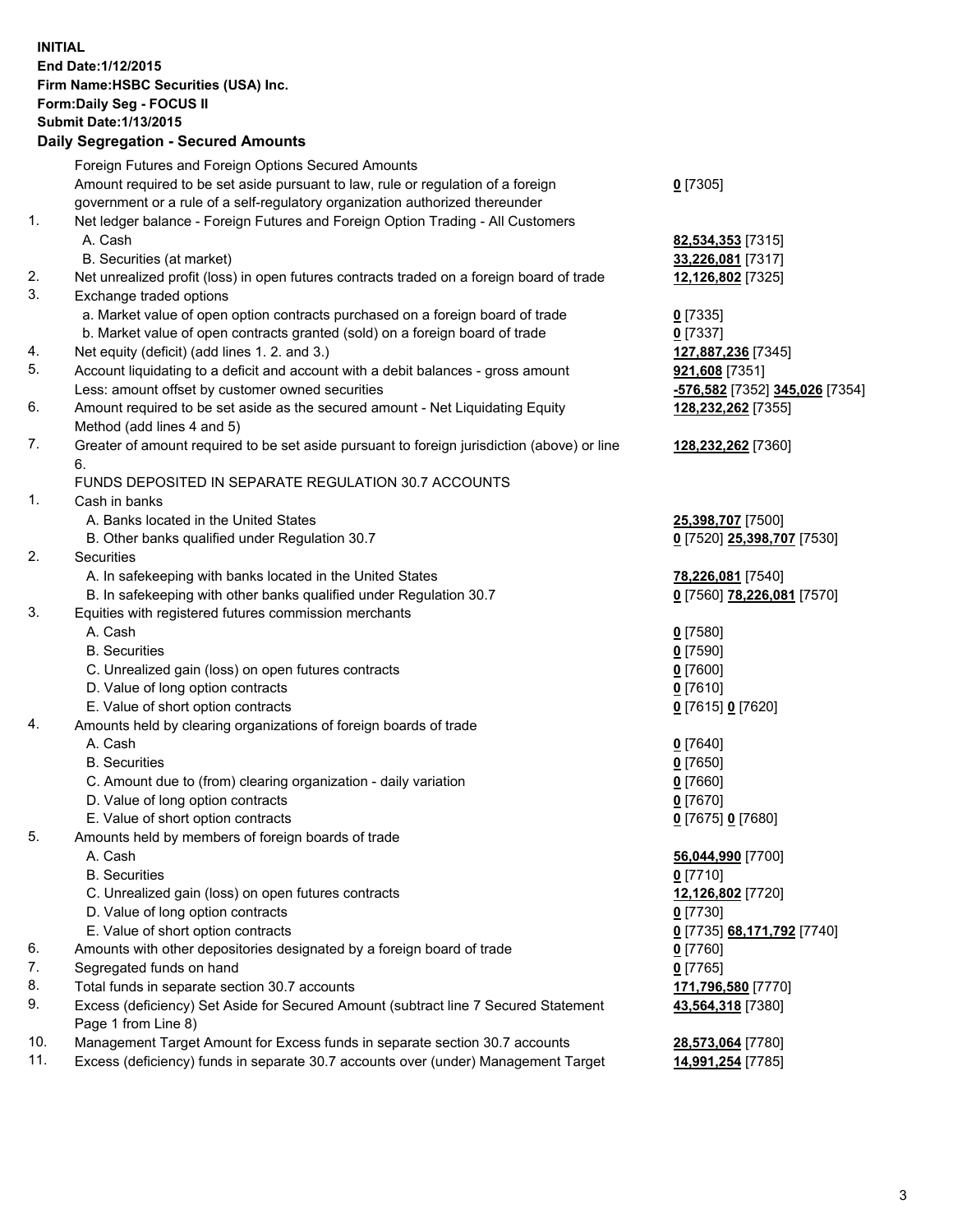| <b>Submit Date: 1/13/2015</b><br>Daily Segregation - Segregation Statement<br>SEGREGATION REQUIREMENTS(Section 4d(2) of the CEAct)<br>1.<br>Net ledger balance<br>A. Cash<br>302,814,506 [7010]<br>B. Securities (at market)<br>580,831,653 [7020]<br>2.<br>Net unrealized profit (loss) in open futures contracts traded on a contract market<br>$-3,695,536$ [7030]<br>3.<br>Exchange traded options<br>A. Add market value of open option contracts purchased on a contract market<br>121,751,482 [7032]<br>B. Deduct market value of open option contracts granted (sold) on a contract market<br>-12,057,980 [7033]<br>Net equity (deficit) (add lines 1, 2 and 3)<br>989,644,125 [7040]<br>4.<br>5.<br>Accounts liquidating to a deficit and accounts with<br>debit balances - gross amount<br>3,111,021 [7045]<br>Less: amount offset by customer securities<br>-3,110,535 [7047] 486 [7050]<br>6.<br>Amount required to be segregated (add lines 4 and 5)<br>989,644,611 [7060]<br>FUNDS IN SEGREGATED ACCOUNTS<br>7.<br>Deposited in segregated funds bank accounts<br>A. Cash<br>6,993,740 [7070]<br>B. Securities representing investments of customers' funds (at market)<br>$0$ [7080]<br>C. Securities held for particular customers or option customers in lieu of cash (at<br>74,397,629 [7090]<br>market)<br>Margins on deposit with derivatives clearing organizations of contract markets<br>A. Cash<br>240,975,166 [7100]<br>B. Securities representing investments of customers' funds (at market)<br>163,206,487 [7110]<br>C. Securities held for particular customers or option customers in lieu of cash (at<br>506,434,024 [7120]<br>market)<br>9.<br>Net settlement from (to) derivatives clearing organizations of contract markets<br><u>-26,389,767</u> [7130]<br>10.<br>Exchange traded options<br>A. Value of open long option contracts<br>121,751,482 [7132]<br>B. Value of open short option contracts<br>-12,057,980 [7133]<br>Net equities with other FCMs<br>11.<br>A. Net liquidating equity<br>11,063,501 [7140]<br>B. Securities representing investments of customers' funds (at market)<br><u>0</u> [7160]<br>C. Securities held for particular customers or option customers in lieu of cash (at<br>0 <sup>[7170]</sup><br>market)<br>12.<br>Segregated funds on hand<br>$0$ [7150]<br>13.<br>Total amount in segregation (add lines 7 through 12)<br>1,086,374,282 [7180]<br>14.<br>Excess (deficiency) funds in segregation (subtract line 6 from line 13)<br>96,729,671 [7190]<br>15.<br>Management Target Amount for Excess funds in segregation<br>50,000,000 [7194]<br>16.<br>Excess (deficiency) funds in segregation over (under) Management Target Amount<br>46,729,671 [7198] | <b>INITIAL</b> | End Date: 1/12/2015<br>Firm Name: HSBC Securities (USA) Inc. |  |  |  |  |  |  |
|------------------------------------------------------------------------------------------------------------------------------------------------------------------------------------------------------------------------------------------------------------------------------------------------------------------------------------------------------------------------------------------------------------------------------------------------------------------------------------------------------------------------------------------------------------------------------------------------------------------------------------------------------------------------------------------------------------------------------------------------------------------------------------------------------------------------------------------------------------------------------------------------------------------------------------------------------------------------------------------------------------------------------------------------------------------------------------------------------------------------------------------------------------------------------------------------------------------------------------------------------------------------------------------------------------------------------------------------------------------------------------------------------------------------------------------------------------------------------------------------------------------------------------------------------------------------------------------------------------------------------------------------------------------------------------------------------------------------------------------------------------------------------------------------------------------------------------------------------------------------------------------------------------------------------------------------------------------------------------------------------------------------------------------------------------------------------------------------------------------------------------------------------------------------------------------------------------------------------------------------------------------------------------------------------------------------------------------------------------------------------------------------------------------------------------------------------------------------------------------------------------------------------------------------------------------------------------------------------------------------------------------------------------------------------------------------------------------------------------|----------------|--------------------------------------------------------------|--|--|--|--|--|--|
|                                                                                                                                                                                                                                                                                                                                                                                                                                                                                                                                                                                                                                                                                                                                                                                                                                                                                                                                                                                                                                                                                                                                                                                                                                                                                                                                                                                                                                                                                                                                                                                                                                                                                                                                                                                                                                                                                                                                                                                                                                                                                                                                                                                                                                                                                                                                                                                                                                                                                                                                                                                                                                                                                                                                    |                | Form: Daily Seg - FOCUS II                                   |  |  |  |  |  |  |
|                                                                                                                                                                                                                                                                                                                                                                                                                                                                                                                                                                                                                                                                                                                                                                                                                                                                                                                                                                                                                                                                                                                                                                                                                                                                                                                                                                                                                                                                                                                                                                                                                                                                                                                                                                                                                                                                                                                                                                                                                                                                                                                                                                                                                                                                                                                                                                                                                                                                                                                                                                                                                                                                                                                                    |                |                                                              |  |  |  |  |  |  |
|                                                                                                                                                                                                                                                                                                                                                                                                                                                                                                                                                                                                                                                                                                                                                                                                                                                                                                                                                                                                                                                                                                                                                                                                                                                                                                                                                                                                                                                                                                                                                                                                                                                                                                                                                                                                                                                                                                                                                                                                                                                                                                                                                                                                                                                                                                                                                                                                                                                                                                                                                                                                                                                                                                                                    |                |                                                              |  |  |  |  |  |  |
|                                                                                                                                                                                                                                                                                                                                                                                                                                                                                                                                                                                                                                                                                                                                                                                                                                                                                                                                                                                                                                                                                                                                                                                                                                                                                                                                                                                                                                                                                                                                                                                                                                                                                                                                                                                                                                                                                                                                                                                                                                                                                                                                                                                                                                                                                                                                                                                                                                                                                                                                                                                                                                                                                                                                    |                |                                                              |  |  |  |  |  |  |
|                                                                                                                                                                                                                                                                                                                                                                                                                                                                                                                                                                                                                                                                                                                                                                                                                                                                                                                                                                                                                                                                                                                                                                                                                                                                                                                                                                                                                                                                                                                                                                                                                                                                                                                                                                                                                                                                                                                                                                                                                                                                                                                                                                                                                                                                                                                                                                                                                                                                                                                                                                                                                                                                                                                                    |                |                                                              |  |  |  |  |  |  |
|                                                                                                                                                                                                                                                                                                                                                                                                                                                                                                                                                                                                                                                                                                                                                                                                                                                                                                                                                                                                                                                                                                                                                                                                                                                                                                                                                                                                                                                                                                                                                                                                                                                                                                                                                                                                                                                                                                                                                                                                                                                                                                                                                                                                                                                                                                                                                                                                                                                                                                                                                                                                                                                                                                                                    |                |                                                              |  |  |  |  |  |  |
|                                                                                                                                                                                                                                                                                                                                                                                                                                                                                                                                                                                                                                                                                                                                                                                                                                                                                                                                                                                                                                                                                                                                                                                                                                                                                                                                                                                                                                                                                                                                                                                                                                                                                                                                                                                                                                                                                                                                                                                                                                                                                                                                                                                                                                                                                                                                                                                                                                                                                                                                                                                                                                                                                                                                    |                |                                                              |  |  |  |  |  |  |
|                                                                                                                                                                                                                                                                                                                                                                                                                                                                                                                                                                                                                                                                                                                                                                                                                                                                                                                                                                                                                                                                                                                                                                                                                                                                                                                                                                                                                                                                                                                                                                                                                                                                                                                                                                                                                                                                                                                                                                                                                                                                                                                                                                                                                                                                                                                                                                                                                                                                                                                                                                                                                                                                                                                                    |                |                                                              |  |  |  |  |  |  |
|                                                                                                                                                                                                                                                                                                                                                                                                                                                                                                                                                                                                                                                                                                                                                                                                                                                                                                                                                                                                                                                                                                                                                                                                                                                                                                                                                                                                                                                                                                                                                                                                                                                                                                                                                                                                                                                                                                                                                                                                                                                                                                                                                                                                                                                                                                                                                                                                                                                                                                                                                                                                                                                                                                                                    |                |                                                              |  |  |  |  |  |  |
|                                                                                                                                                                                                                                                                                                                                                                                                                                                                                                                                                                                                                                                                                                                                                                                                                                                                                                                                                                                                                                                                                                                                                                                                                                                                                                                                                                                                                                                                                                                                                                                                                                                                                                                                                                                                                                                                                                                                                                                                                                                                                                                                                                                                                                                                                                                                                                                                                                                                                                                                                                                                                                                                                                                                    |                |                                                              |  |  |  |  |  |  |
|                                                                                                                                                                                                                                                                                                                                                                                                                                                                                                                                                                                                                                                                                                                                                                                                                                                                                                                                                                                                                                                                                                                                                                                                                                                                                                                                                                                                                                                                                                                                                                                                                                                                                                                                                                                                                                                                                                                                                                                                                                                                                                                                                                                                                                                                                                                                                                                                                                                                                                                                                                                                                                                                                                                                    |                |                                                              |  |  |  |  |  |  |
|                                                                                                                                                                                                                                                                                                                                                                                                                                                                                                                                                                                                                                                                                                                                                                                                                                                                                                                                                                                                                                                                                                                                                                                                                                                                                                                                                                                                                                                                                                                                                                                                                                                                                                                                                                                                                                                                                                                                                                                                                                                                                                                                                                                                                                                                                                                                                                                                                                                                                                                                                                                                                                                                                                                                    |                |                                                              |  |  |  |  |  |  |
|                                                                                                                                                                                                                                                                                                                                                                                                                                                                                                                                                                                                                                                                                                                                                                                                                                                                                                                                                                                                                                                                                                                                                                                                                                                                                                                                                                                                                                                                                                                                                                                                                                                                                                                                                                                                                                                                                                                                                                                                                                                                                                                                                                                                                                                                                                                                                                                                                                                                                                                                                                                                                                                                                                                                    |                |                                                              |  |  |  |  |  |  |
|                                                                                                                                                                                                                                                                                                                                                                                                                                                                                                                                                                                                                                                                                                                                                                                                                                                                                                                                                                                                                                                                                                                                                                                                                                                                                                                                                                                                                                                                                                                                                                                                                                                                                                                                                                                                                                                                                                                                                                                                                                                                                                                                                                                                                                                                                                                                                                                                                                                                                                                                                                                                                                                                                                                                    |                |                                                              |  |  |  |  |  |  |
|                                                                                                                                                                                                                                                                                                                                                                                                                                                                                                                                                                                                                                                                                                                                                                                                                                                                                                                                                                                                                                                                                                                                                                                                                                                                                                                                                                                                                                                                                                                                                                                                                                                                                                                                                                                                                                                                                                                                                                                                                                                                                                                                                                                                                                                                                                                                                                                                                                                                                                                                                                                                                                                                                                                                    |                |                                                              |  |  |  |  |  |  |
|                                                                                                                                                                                                                                                                                                                                                                                                                                                                                                                                                                                                                                                                                                                                                                                                                                                                                                                                                                                                                                                                                                                                                                                                                                                                                                                                                                                                                                                                                                                                                                                                                                                                                                                                                                                                                                                                                                                                                                                                                                                                                                                                                                                                                                                                                                                                                                                                                                                                                                                                                                                                                                                                                                                                    |                |                                                              |  |  |  |  |  |  |
|                                                                                                                                                                                                                                                                                                                                                                                                                                                                                                                                                                                                                                                                                                                                                                                                                                                                                                                                                                                                                                                                                                                                                                                                                                                                                                                                                                                                                                                                                                                                                                                                                                                                                                                                                                                                                                                                                                                                                                                                                                                                                                                                                                                                                                                                                                                                                                                                                                                                                                                                                                                                                                                                                                                                    |                |                                                              |  |  |  |  |  |  |
|                                                                                                                                                                                                                                                                                                                                                                                                                                                                                                                                                                                                                                                                                                                                                                                                                                                                                                                                                                                                                                                                                                                                                                                                                                                                                                                                                                                                                                                                                                                                                                                                                                                                                                                                                                                                                                                                                                                                                                                                                                                                                                                                                                                                                                                                                                                                                                                                                                                                                                                                                                                                                                                                                                                                    |                |                                                              |  |  |  |  |  |  |
|                                                                                                                                                                                                                                                                                                                                                                                                                                                                                                                                                                                                                                                                                                                                                                                                                                                                                                                                                                                                                                                                                                                                                                                                                                                                                                                                                                                                                                                                                                                                                                                                                                                                                                                                                                                                                                                                                                                                                                                                                                                                                                                                                                                                                                                                                                                                                                                                                                                                                                                                                                                                                                                                                                                                    |                |                                                              |  |  |  |  |  |  |
|                                                                                                                                                                                                                                                                                                                                                                                                                                                                                                                                                                                                                                                                                                                                                                                                                                                                                                                                                                                                                                                                                                                                                                                                                                                                                                                                                                                                                                                                                                                                                                                                                                                                                                                                                                                                                                                                                                                                                                                                                                                                                                                                                                                                                                                                                                                                                                                                                                                                                                                                                                                                                                                                                                                                    |                |                                                              |  |  |  |  |  |  |
|                                                                                                                                                                                                                                                                                                                                                                                                                                                                                                                                                                                                                                                                                                                                                                                                                                                                                                                                                                                                                                                                                                                                                                                                                                                                                                                                                                                                                                                                                                                                                                                                                                                                                                                                                                                                                                                                                                                                                                                                                                                                                                                                                                                                                                                                                                                                                                                                                                                                                                                                                                                                                                                                                                                                    |                |                                                              |  |  |  |  |  |  |
|                                                                                                                                                                                                                                                                                                                                                                                                                                                                                                                                                                                                                                                                                                                                                                                                                                                                                                                                                                                                                                                                                                                                                                                                                                                                                                                                                                                                                                                                                                                                                                                                                                                                                                                                                                                                                                                                                                                                                                                                                                                                                                                                                                                                                                                                                                                                                                                                                                                                                                                                                                                                                                                                                                                                    | 8.             |                                                              |  |  |  |  |  |  |
|                                                                                                                                                                                                                                                                                                                                                                                                                                                                                                                                                                                                                                                                                                                                                                                                                                                                                                                                                                                                                                                                                                                                                                                                                                                                                                                                                                                                                                                                                                                                                                                                                                                                                                                                                                                                                                                                                                                                                                                                                                                                                                                                                                                                                                                                                                                                                                                                                                                                                                                                                                                                                                                                                                                                    |                |                                                              |  |  |  |  |  |  |
|                                                                                                                                                                                                                                                                                                                                                                                                                                                                                                                                                                                                                                                                                                                                                                                                                                                                                                                                                                                                                                                                                                                                                                                                                                                                                                                                                                                                                                                                                                                                                                                                                                                                                                                                                                                                                                                                                                                                                                                                                                                                                                                                                                                                                                                                                                                                                                                                                                                                                                                                                                                                                                                                                                                                    |                |                                                              |  |  |  |  |  |  |
|                                                                                                                                                                                                                                                                                                                                                                                                                                                                                                                                                                                                                                                                                                                                                                                                                                                                                                                                                                                                                                                                                                                                                                                                                                                                                                                                                                                                                                                                                                                                                                                                                                                                                                                                                                                                                                                                                                                                                                                                                                                                                                                                                                                                                                                                                                                                                                                                                                                                                                                                                                                                                                                                                                                                    |                |                                                              |  |  |  |  |  |  |
|                                                                                                                                                                                                                                                                                                                                                                                                                                                                                                                                                                                                                                                                                                                                                                                                                                                                                                                                                                                                                                                                                                                                                                                                                                                                                                                                                                                                                                                                                                                                                                                                                                                                                                                                                                                                                                                                                                                                                                                                                                                                                                                                                                                                                                                                                                                                                                                                                                                                                                                                                                                                                                                                                                                                    |                |                                                              |  |  |  |  |  |  |
|                                                                                                                                                                                                                                                                                                                                                                                                                                                                                                                                                                                                                                                                                                                                                                                                                                                                                                                                                                                                                                                                                                                                                                                                                                                                                                                                                                                                                                                                                                                                                                                                                                                                                                                                                                                                                                                                                                                                                                                                                                                                                                                                                                                                                                                                                                                                                                                                                                                                                                                                                                                                                                                                                                                                    |                |                                                              |  |  |  |  |  |  |
|                                                                                                                                                                                                                                                                                                                                                                                                                                                                                                                                                                                                                                                                                                                                                                                                                                                                                                                                                                                                                                                                                                                                                                                                                                                                                                                                                                                                                                                                                                                                                                                                                                                                                                                                                                                                                                                                                                                                                                                                                                                                                                                                                                                                                                                                                                                                                                                                                                                                                                                                                                                                                                                                                                                                    |                |                                                              |  |  |  |  |  |  |
|                                                                                                                                                                                                                                                                                                                                                                                                                                                                                                                                                                                                                                                                                                                                                                                                                                                                                                                                                                                                                                                                                                                                                                                                                                                                                                                                                                                                                                                                                                                                                                                                                                                                                                                                                                                                                                                                                                                                                                                                                                                                                                                                                                                                                                                                                                                                                                                                                                                                                                                                                                                                                                                                                                                                    |                |                                                              |  |  |  |  |  |  |
|                                                                                                                                                                                                                                                                                                                                                                                                                                                                                                                                                                                                                                                                                                                                                                                                                                                                                                                                                                                                                                                                                                                                                                                                                                                                                                                                                                                                                                                                                                                                                                                                                                                                                                                                                                                                                                                                                                                                                                                                                                                                                                                                                                                                                                                                                                                                                                                                                                                                                                                                                                                                                                                                                                                                    |                |                                                              |  |  |  |  |  |  |
|                                                                                                                                                                                                                                                                                                                                                                                                                                                                                                                                                                                                                                                                                                                                                                                                                                                                                                                                                                                                                                                                                                                                                                                                                                                                                                                                                                                                                                                                                                                                                                                                                                                                                                                                                                                                                                                                                                                                                                                                                                                                                                                                                                                                                                                                                                                                                                                                                                                                                                                                                                                                                                                                                                                                    |                |                                                              |  |  |  |  |  |  |
|                                                                                                                                                                                                                                                                                                                                                                                                                                                                                                                                                                                                                                                                                                                                                                                                                                                                                                                                                                                                                                                                                                                                                                                                                                                                                                                                                                                                                                                                                                                                                                                                                                                                                                                                                                                                                                                                                                                                                                                                                                                                                                                                                                                                                                                                                                                                                                                                                                                                                                                                                                                                                                                                                                                                    |                |                                                              |  |  |  |  |  |  |
|                                                                                                                                                                                                                                                                                                                                                                                                                                                                                                                                                                                                                                                                                                                                                                                                                                                                                                                                                                                                                                                                                                                                                                                                                                                                                                                                                                                                                                                                                                                                                                                                                                                                                                                                                                                                                                                                                                                                                                                                                                                                                                                                                                                                                                                                                                                                                                                                                                                                                                                                                                                                                                                                                                                                    |                |                                                              |  |  |  |  |  |  |
|                                                                                                                                                                                                                                                                                                                                                                                                                                                                                                                                                                                                                                                                                                                                                                                                                                                                                                                                                                                                                                                                                                                                                                                                                                                                                                                                                                                                                                                                                                                                                                                                                                                                                                                                                                                                                                                                                                                                                                                                                                                                                                                                                                                                                                                                                                                                                                                                                                                                                                                                                                                                                                                                                                                                    |                |                                                              |  |  |  |  |  |  |
|                                                                                                                                                                                                                                                                                                                                                                                                                                                                                                                                                                                                                                                                                                                                                                                                                                                                                                                                                                                                                                                                                                                                                                                                                                                                                                                                                                                                                                                                                                                                                                                                                                                                                                                                                                                                                                                                                                                                                                                                                                                                                                                                                                                                                                                                                                                                                                                                                                                                                                                                                                                                                                                                                                                                    |                |                                                              |  |  |  |  |  |  |
|                                                                                                                                                                                                                                                                                                                                                                                                                                                                                                                                                                                                                                                                                                                                                                                                                                                                                                                                                                                                                                                                                                                                                                                                                                                                                                                                                                                                                                                                                                                                                                                                                                                                                                                                                                                                                                                                                                                                                                                                                                                                                                                                                                                                                                                                                                                                                                                                                                                                                                                                                                                                                                                                                                                                    |                |                                                              |  |  |  |  |  |  |
|                                                                                                                                                                                                                                                                                                                                                                                                                                                                                                                                                                                                                                                                                                                                                                                                                                                                                                                                                                                                                                                                                                                                                                                                                                                                                                                                                                                                                                                                                                                                                                                                                                                                                                                                                                                                                                                                                                                                                                                                                                                                                                                                                                                                                                                                                                                                                                                                                                                                                                                                                                                                                                                                                                                                    |                |                                                              |  |  |  |  |  |  |
|                                                                                                                                                                                                                                                                                                                                                                                                                                                                                                                                                                                                                                                                                                                                                                                                                                                                                                                                                                                                                                                                                                                                                                                                                                                                                                                                                                                                                                                                                                                                                                                                                                                                                                                                                                                                                                                                                                                                                                                                                                                                                                                                                                                                                                                                                                                                                                                                                                                                                                                                                                                                                                                                                                                                    |                |                                                              |  |  |  |  |  |  |
|                                                                                                                                                                                                                                                                                                                                                                                                                                                                                                                                                                                                                                                                                                                                                                                                                                                                                                                                                                                                                                                                                                                                                                                                                                                                                                                                                                                                                                                                                                                                                                                                                                                                                                                                                                                                                                                                                                                                                                                                                                                                                                                                                                                                                                                                                                                                                                                                                                                                                                                                                                                                                                                                                                                                    |                |                                                              |  |  |  |  |  |  |
|                                                                                                                                                                                                                                                                                                                                                                                                                                                                                                                                                                                                                                                                                                                                                                                                                                                                                                                                                                                                                                                                                                                                                                                                                                                                                                                                                                                                                                                                                                                                                                                                                                                                                                                                                                                                                                                                                                                                                                                                                                                                                                                                                                                                                                                                                                                                                                                                                                                                                                                                                                                                                                                                                                                                    |                | <b>Excess</b>                                                |  |  |  |  |  |  |